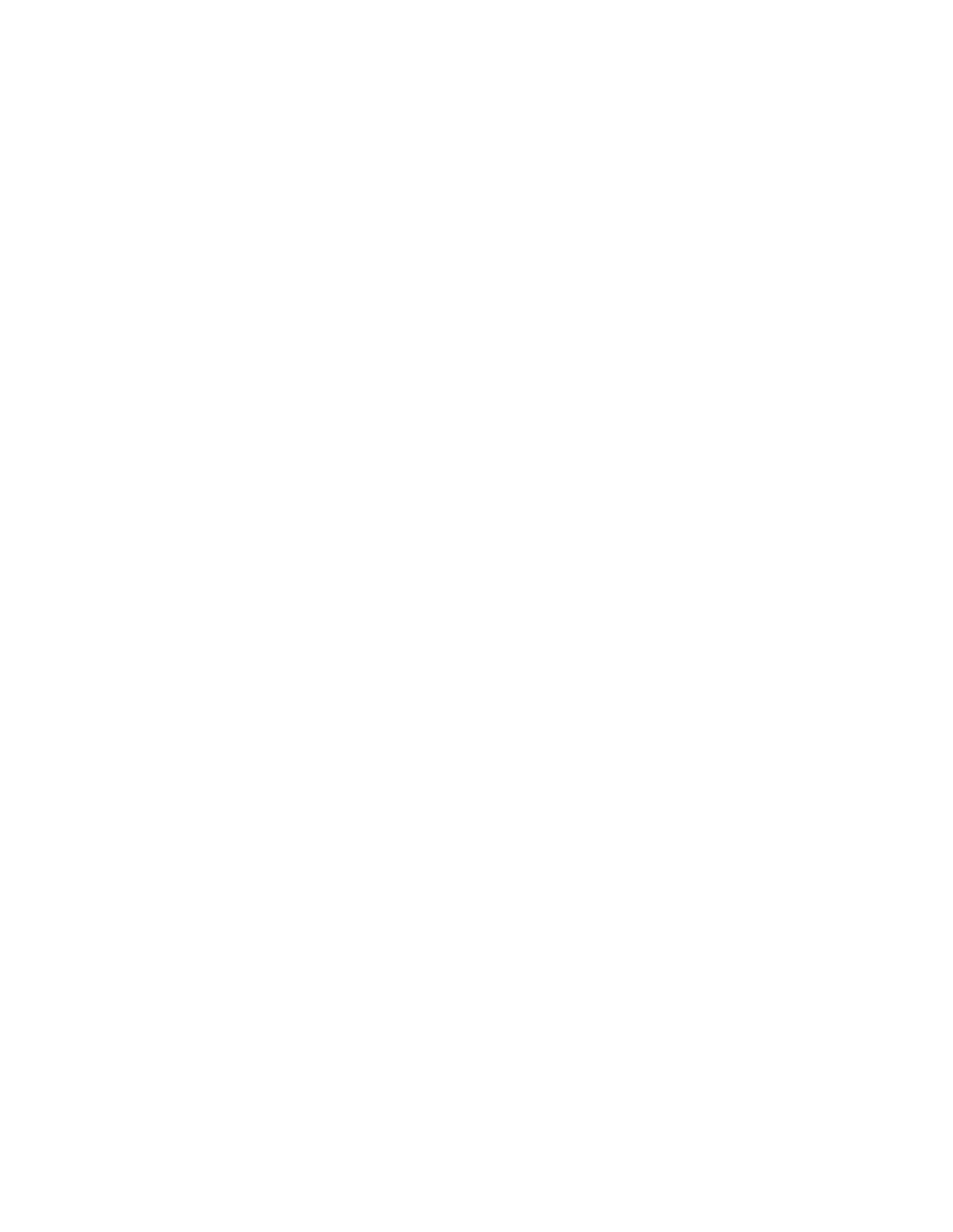## **C.1 References**

Airport Noise Compatibility Planning Regulations, 14 C.F.R. Part 150

*American Indian Religious Freedom Act of 1978*, 42 U.S.C. § 1996

*Archaeological and Historic Preservation Act of 1974*, as amended*,* 16 U.S.C. § 469 et seq.

*Aviation Safety and Noise Abatement Act of 1979,* 49 U.S.C. § 47501 et seq.

Boden, T.A., Marland, G., and Andres, R.J. (2017). *National CO2 Emissions from Fossil-Fuel Burning, Cement Manufacture, and Gas Flaring: 1751-2014*, Carbon Dioxide Information Analysis Center, Oak Ridge National Laboratory, U.S. Department of Energy, doi 10.3334/CDIAC/00001\_V2017. Information Analysis Center (http://cdiac.ornl.gov/trends/emis/tre\_coun.html#), accessed September 2017.

*Clean Air Act of 1970* as amended, 42 U.S.C. § 7401 et seq.

Council for Environmental Quality Regulations, 40 C.F.R. Part 1500 to Part 1508

*Department of Transportation Act of 1966*, 49 U.S.C. § 40103(b).

*Department of Transportation Act of 1966*, Section 4(f), 49 U.S.C. § 303(c)

Department of Transportation, Federal Aviation Administration, *1050.1F Desk Reference*, Ch. 11, *Noise and Noise-Compatible Land Use*, Para 11.2, *Affected Environment*., July 2015.

Department of Transportation, Federal Aviation Administration, *Memorandum Regarding Altitude Cut-Off for National Airspace Redesign (NAR) Environmental Analyses*, September 15, 2003.

Department of Transportation, Federal Aviation Administration, Order 1050.1F, *Environmental Impacts: Policies and Procedures*, Appendix B. *Federal Aviation Administration Requirements for Assessing Impacts Related to Noise and Noise-Compatible Land Use and Section 4(f) of the Department of Transportation Act (49 U.S.C.§ 303)*, Para. B-1.3, *Affected Environment*. July 16, 2015.

Department of Transportation, Federal Aviation Administration. Operations Network: Tower Counts for LAS, HND, and VGT, https://aspm.faa.gov/opsnet/sys/Tower.asp (accessed June 26, 2018).

*Endangered Species Act of 1973*, 16 U.S.C. § 1531 et seq.

Executive Order 11593, *Protection and Enhancement of the Cultural Environment,* 36 Federal Register (FR) 8921

Executive Order 12898, *Federal Actions to Address Environmental Justice in Minority Populations and Low-Income Populations,* 59 FR 7629

Executive Order 13045, *Protection of Children from Environmental Health Risks and Safety Risks,* 62 FR 19885

Executive Order 13423, *Strengthening Federal Environmental, Energy, and Transportation Management,* 72 FR 3919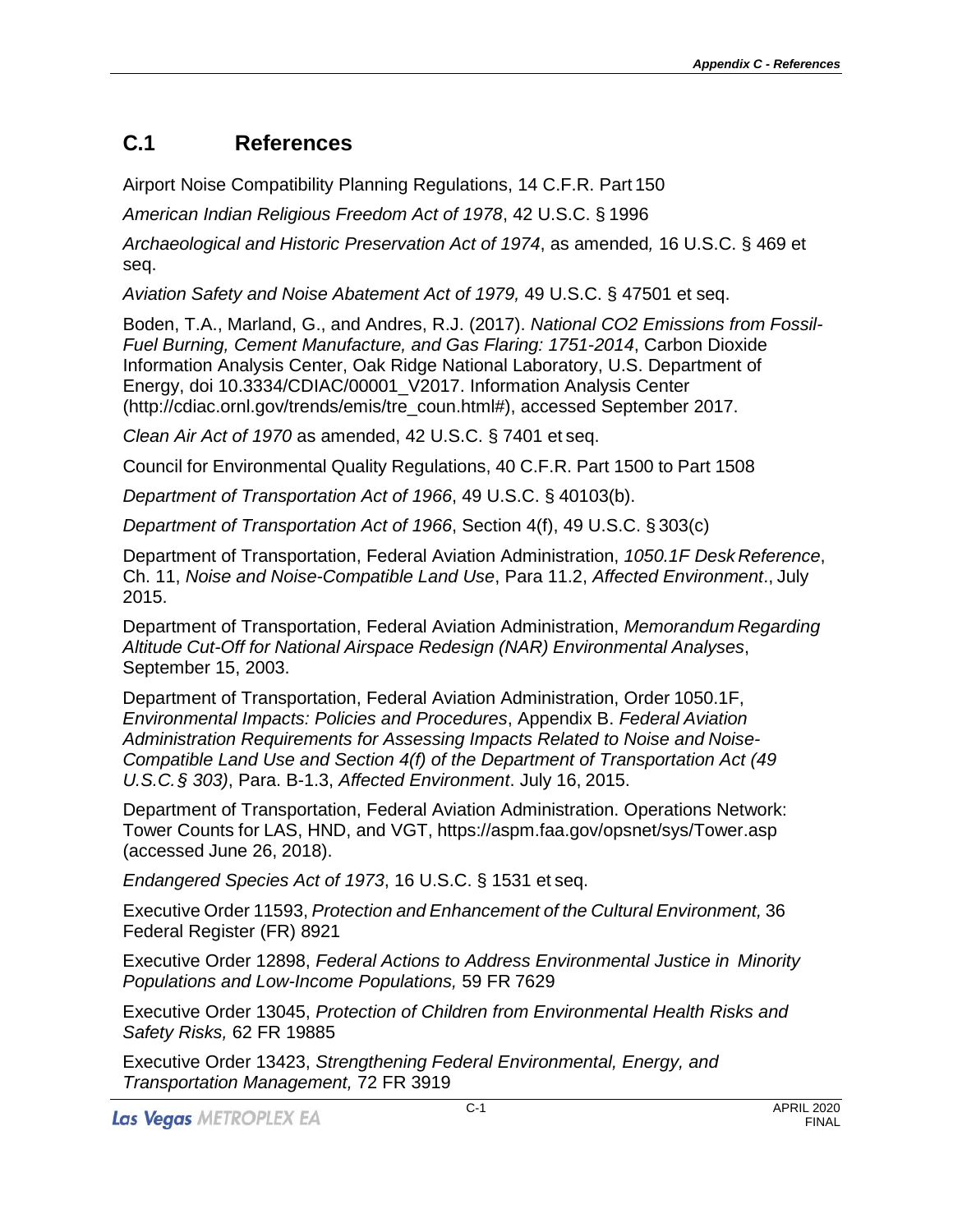*Federal Aviation Act of 1958* as amended, 49 U.S.C. § 40101 et seq.

Federal Aviation Regulations (FAR) Part 71: Designation of Class A, Class B, Class C, Class D, and Class E Airspace Areas; Airways; Routes; and Reporting Points, December 17, 1991, 14 C.F.R. Part 71

Federal Presumed to Conform Actions under General Conformity, 72 Fed. Reg. 41565 (July 30, 2007).

*Fish and Wildlife Coordination Act of 1958,* 16 U.S.C. § 661 et seq.

General Conformity Regulations, 40 C.F.R. Part 93 Subpart B

*Howard W. Cannon Aviation Museum*. Clark County, Nevada. www.clarkcountynv.gov/parks/pages/cannon-aviation-musem.aspx

*Lacey Act of 1900,* 16 U.S.C. § 3371 et seq.

*McCarran International Airport* http://www.onlinenevada.org/articles/mccarraninternational-airport

*Migratory Bird Treaty Act of 1918,* 16 U.S.C. § 703 et seq.

*National Environmental Policy Act of 1969*, 42 U.S.C. § 4321 et seq.

*National Historic Preservation Act of 1966*, as amended*,* 16 U.S.C. §470

National Wild and Scenic River System website[.https://www.river](http://www.rivers.gov/colorado.php)s.go[v/colorado.php](http://www.rivers.gov/colorado.php) (accessed January 2019).

Order 1050.1F Desk Reference, *Noise and Noise-Compatible Land Use*, Sec. 11.1.3, July 2015.

Protection of Historic Properties Regulations, 36 C.F.R.800

Report on *Consideration of Air Quality Impacts by Airplane Operations at or above 3000 feet AGL*, FAA–AEE–00–01, September 2000, p. 5.

RTCA Inc., "Executive Summary," *NextGen Mid-Term Implementation Task Force Report*, September 9, 2009.

*The Bald and Golden Eagle Protection Act of 1940, 16 U.S.C. § 668 et seq.* 

*The Wilderness Act of 1964* 16 U.S.C. § 1131-1136

U.S. Census Bureau, *2010 Census* (population centroid data), accessed March 2017

US Census Bureau, *2014 Tracts and American Community Survey Selected Economic Characteristics, 2010-2014.* Accessed July 2019

U.S. Department of Commerce, Bureau of the Census, 2010-2014 AmericanCommunity Survey (ACS) 5-Year Estimate

US Fish and Wildlife Service, http://www.fws.gov/endangered/; Accessed October 2018.

U.S. Department of the Interior, Fish and Wildlife Service, https://ecos.fws.gov/ecp0/reports/species-listed-by-statereport?state=NV&status=listed (accessed June 14, 2019).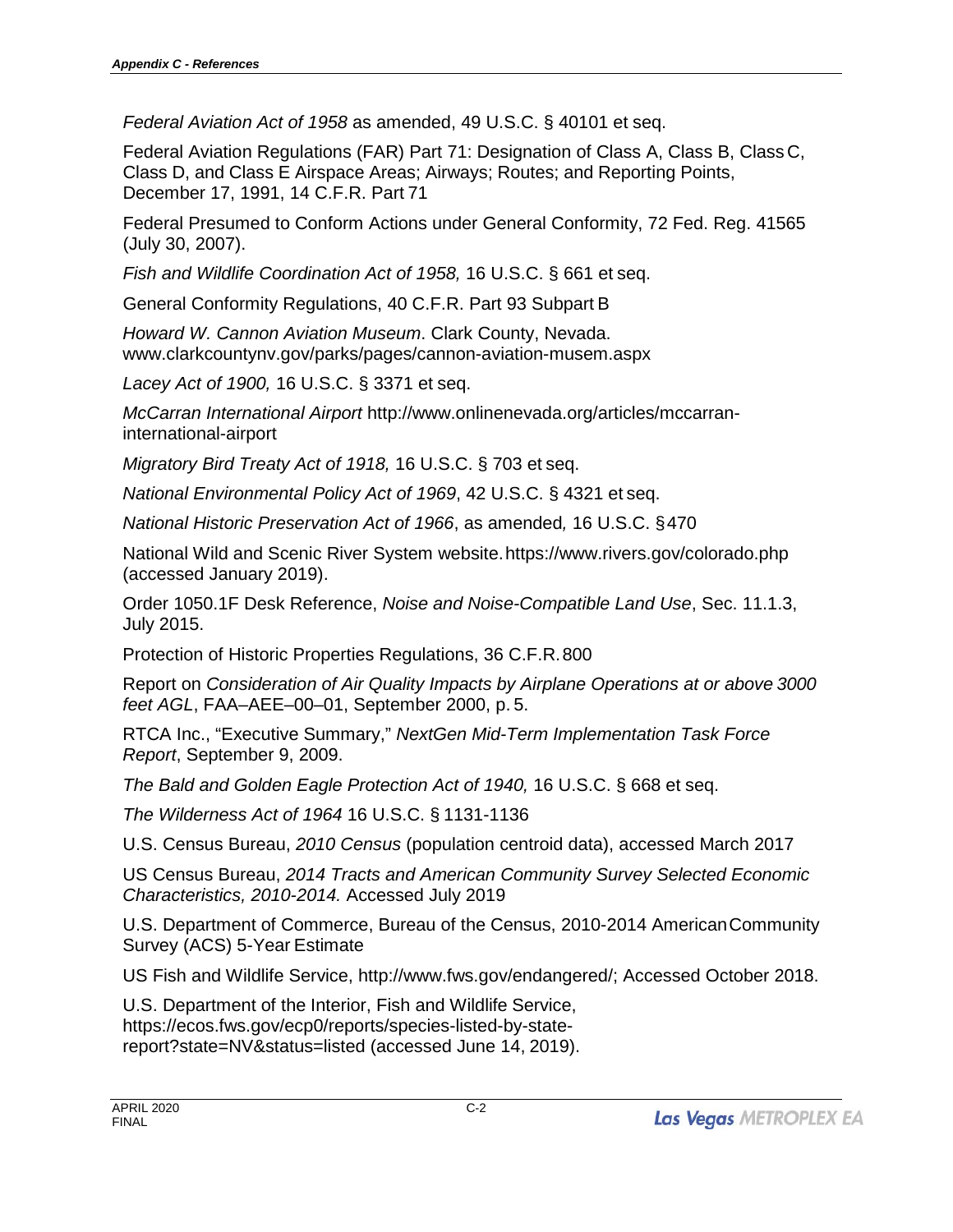U.S. Department of Transportation, Federal Aviation Administration,"Performance-Based Navigation (PBN)" brochure, 2009.

U.S. Department of Transportation, Federal Aviation Administration, *FAA Response to Recommendations of the RTCA NextGen Mid-Term Implementation Task Force*, January 2010.

U.S. Department of Transportation, Federal Aviation Administration. *Aeronautical Information Manual; Chapter 7, Section 2. Altimeter Setting Procedures*. October 12, 2017.

U.S. Department of Transportation, Federal Aviation Administration. *Aeronautical Information Manual; Chapter 3; Section 2. Controlled Airspace*. October 12,2017.

U.S. Department of Transportation, Federal Aviation Administration.*Aeronautical Information Manual; Chapter 3, Airspace*. October 12,2017.

U.S. Department of Transportation, Federal Aviation Administration.*Aeronautical Information Manual; Chapter 3; Section 4. Special Use Airspace*. O[ctober 12,](http://www.faa.gov/nextgen/how_nextgen_works/nextgen_in_action/) 2017.

U.S. Department of Transportation, Federal Aviation Administration, [https://www.faa.gov/nextgen/how\\_nextgen\\_works/nextgen\\_in\\_action/](http://www.faa.gov/nextgen/how_nextgen_works/nextgen_in_action/) (accessed January 4, 2019).

U.S. Department of Transportation, Federal Aviation Administration, *National Planof Integrated Airport Systems (NPIAS)* 

[https://www.faa.gov/airports/planning\\_capacity/npias/reports/](http://www.faa.gov/airports/planning_capacity/npias/reports/)

U.S. Department of Transportation, Federal Aviation Administration, *Las Vegas Metroplex Optimization of Airspace and Procedures Study Team Final Report*, November 2015.

U.S. Department of Transportation, Federal Aviation Administration, Las Vegas *Design and Implementation Team Technical Report*. November, 2019

U.S. Department of Transportation, Federal Aviation Administration, National FlightData Center, *National Airspace System Resources, Airport, and Runway databases*, accessed December 2018.

U.S. Department of Transportation, Federal Aviation Administration, FAA Operational Procedure Files, December 2018.

U.S. Department of Transportation, Federal Aviation Administration, Order 1050.1F, *Environmental Impacts: Policies and Procedures*, July 16, 2015.

U.S. Department of Transportation, Federal Aviation Administration, *Air Quality Procedures for Civilian Airports & Air Force Bases*,

[https://www.faa.gov/regulations\\_policies/policy\\_guida](http://www.faa.gov/regulations_policies/policy_guidance/envir_policy/airquality_handbook/)nce[/envir\\_policy/airquality\\_handboo](http://www.faa.gov/regulations_policies/policy_guidance/envir_policy/airquality_handbook/) [k/](http://www.faa.gov/regulations_policies/policy_guidance/envir_policy/airquality_handbook/) media/Air\_Quality\_Handbook\_Appendices.pdf.

U.S. Department of Transportation, Federal Aviation Administration, Report on '*Consideration of Air Quality Impacts by Airplane Operations At or Above 3,000 feet AGL*, FAA–AEE–00–01, September 2000, p. 5.

U.S. Department of Transportation, Federal Aviation Administration, Land Use Compatibility Guidelines,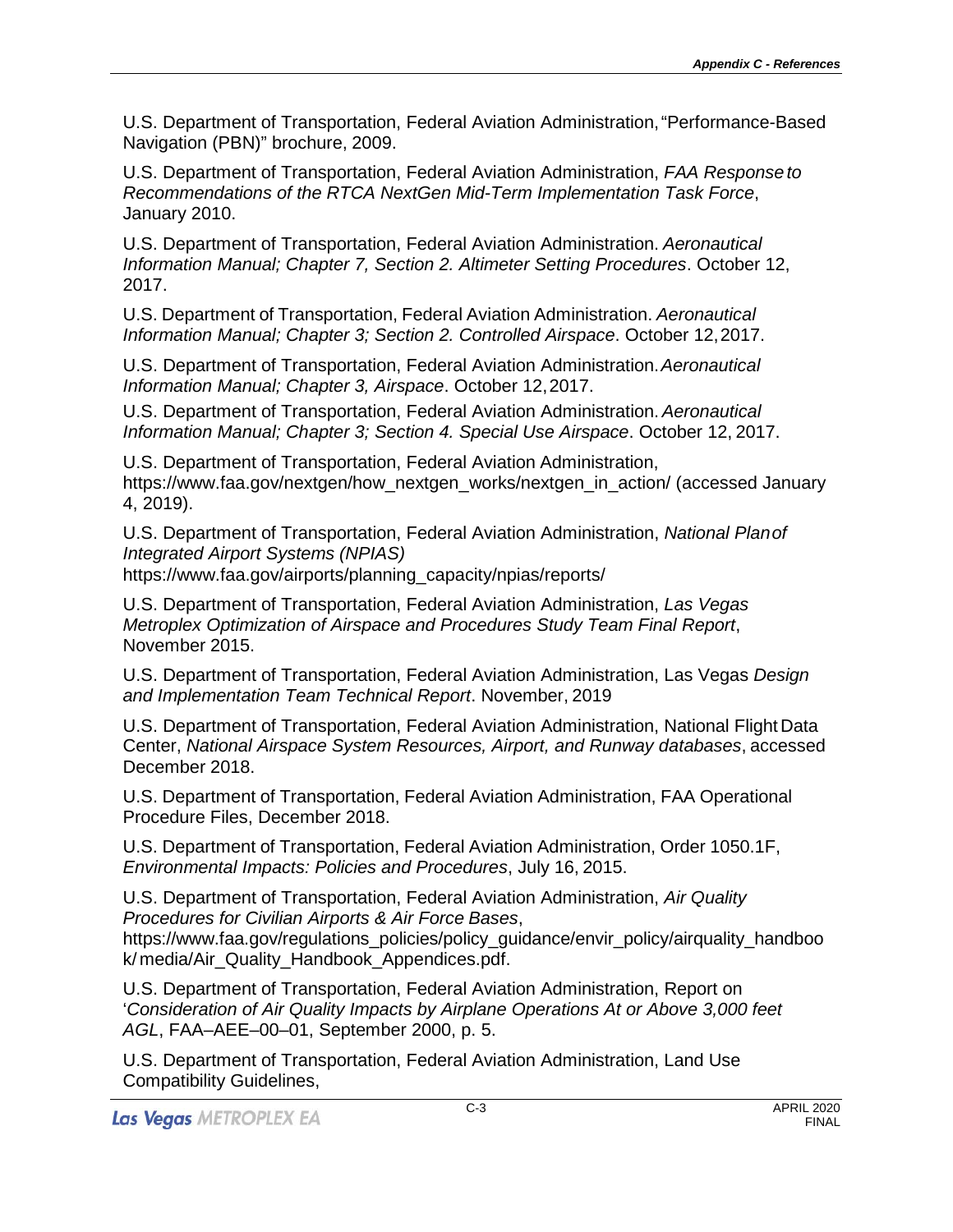[https://www.faa.gov/about/office\\_org/headquarters\\_offices/apl/no](http://www.faa.gov/about/office_org/headquarters_offices/apl/noise_emissions/planning_to)ise\_[emissions/planning\\_](http://www.faa.gov/about/office_org/headquarters_offices/apl/noise_emissions/planning_to) [too](http://www.faa.gov/about/office_org/headquarters_offices/apl/noise_emissions/planning_to)lkit/media/III.B.pdf at page V-10, (accessed February 7, 2019).

U.S. Department of Transportation, Federal Aviation Administration, *Terminal Area Forecast, 2018* (https://aspm.faa.gov/main/taf.asp; accessed September 2018).

U.S. Department of Transportation, Federal Aviation Administration, *Wildlife Strike Database,* [http://www.faa.gov/airports/airport\\_safety/wildlife/database/](http://www.faa.gov/airports/airport_safety/wildlife/database/) (accessed October 14, 2019).

U.S. Department of Transportation, Federal Aviation Administration, AirportDiagram[s](http://www.faa.gov/airports/runway_safety/diagrams/) [\[http://www.faa.gov/airports/runway\\_safety/diagrams/](http://www.faa.gov/airports/runway_safety/diagrams/) (accessed January 2019)];

U.S. Department of Transportation, Federal Aviation Administration, *FAA ASPM* (retrieved June 2017).

U.S. Department of Transportation, Federal Aviation Administration, *Houston Area Air Traffic System (HAATS), Airspace Redesign, Final Environmental Assessment*, Figure 1.1.1-1, March 2008.

U.S. Department of Transportation, Federal Aviation Administration,*Performance-Based (PBN) Brochure*, October 2009.

U.S. Department of Transportation, Federal Aviation Administration. digital-Airport/Facility Directory. January 3, 2019 - February 28, 2019

[http://www.faa.gov/air\\_traffic/flight\\_info/aeronav/digital\\_products/dafd/](http://www.faa.gov/air_traffic/flight_info/aeronav/digital_products/dafd/) (accessed January 4, 2019).

U.S. Department of Transportation, Federal Aviation Administration, Order 1050.1F, Exhibit 4-1, July 2015.

U.S. Department of Transportation, Federal Aviation Administration, Order 1050.1F Desk Reference, Ch. 11, *Noise and Noise-Compatible Land Use*, July 2015.

U.S. Department of Transportation, Federal Aviation Administration Order 8260.58A, *The United States Standard Performance Based Navigation (PBN) Instrument Procedure Design - Including Change 1 and 2*, March 14, 2016.

U.S. Department of Transportation, Federal Aviation Administration Order 8260.43C, *Flight Procedures Management Program*, April 09, 2019.

U.S. Department of Transportation, Federal Aviation Administration Joint Order 7110.65Y, *Air Traffic Control*, August 15, 2019.

U.S. Department of Transportation, Federal Aviation Administration Order 1050.1F: *Environmental Impacts: Policies and Procedures*, June 16, 2015.

U.S. Department of Transportation, Federal Aviation Administration, Order JO 7400.2M,

*Procedures for Handling Airspace Matters*, February 28,2019.

U.S. Department of Transportation, Federal Aviation Administration Order 7100.41A, *Performance Based Navigation Implementation Process*, April 29, 2016.

U.S. Department of Transportation, Federal Aviation Administration Order 8260.3D, *United States Standard for Terminal Instrument Procedures (TERPS)*, February 16,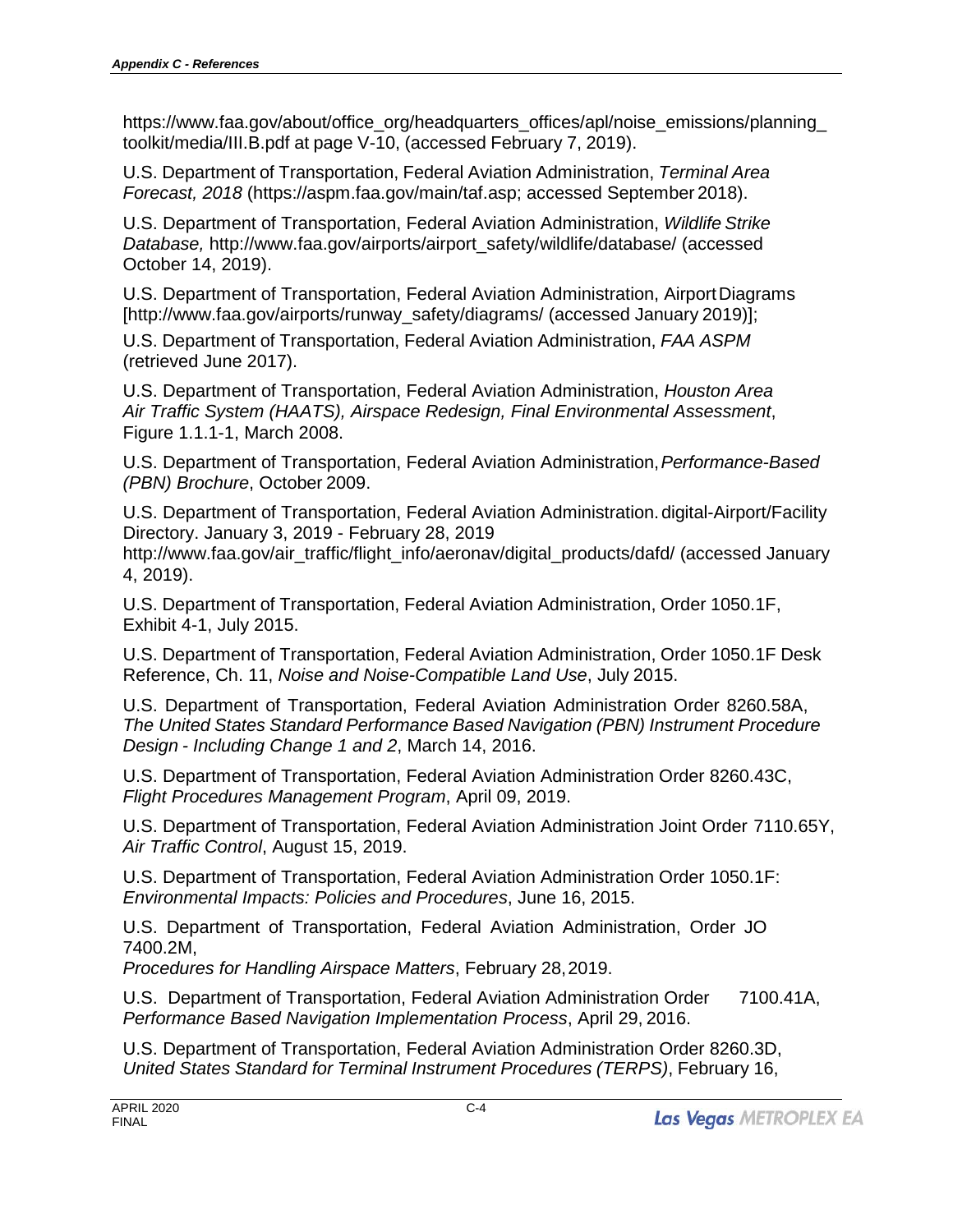2018.

U.S. Department of Transportation, Federal Aviation Administration Order 8040.4B, *Safety Risk Management Policy*, May 02, 2017

U.S. Department of Transportation, Federal Aviation Administration Joint Order 1000.37B, *Air Traffic Organization Safety Management System*, October 26, 2018.

U.S. Department of Transportation, Federal Aviation Administration Order 8260.19H Including Change 1, *Flight Procedures and Airspace*, July 20, 2017.

U.S. Department of Transportation, Federal Aviation Administration Order 8260.46G, *Departure Procedure (DP) Program*, November 9, 2018.

U.S. Department of Transportation, Federal Aviation Administration, and U.S. Department of Agriculture Wildlife Services. *Wildlife Strikes to Civil Aircraft in the United States 1990- 2018*. July 2019.

U.S. Department of Transportation, Order 5610.2a: *Final Order to Address Environmental Justice in Low-Income and Minority Populations*, 2012.

U.S. Environmental Protection Agency (EPA), *Fast Facts 1990-2017 National Level U.S. Greenhouse Gas Inventory*. April 2019.

U.S. Environmental Protection Agency (EPA) *Green Book*, [https://www.epa](http://www.epa.gov/green-book).go[v/green](http://www.epa.gov/green-book)[book](http://www.epa.gov/green-book) (accessed September 2019).

U.S. Environmental Protection Agency (EPA). https://www.epa.gov/regulationsemissions-vehicles-and-engines/regulations-greenhouse-gas-emissions-aircraft. Accessed April 2019.

Wayson, Roger, and Fleming, Gregg, *Consideration of Air Quality Impacts by Airplane Operations at or above 3000 feet AGL* (FAA-AEE-00-01-DTS-34), prepared by Volpe National Transportation Systems Center and FAA Office of Environment & Energy, September 2000 [\(http://www.faa.gov/regulations\\_policies/policy\\_guidance/envir\\_policy/\).](http://www.faa.gov/regulations_policies/policy_guidance/envir_policy/))

40 C.F.R. § 93.150(c)(2) (xxii).

40 C.F.R. § 93.153(b).

72 Fed. Reg. 6641 (February 12, 2007)

40 C.F.R § 1508.7

36 CFR 800.16(l)(1)

16 U.S.C. §§ 460l-4, et seq.

36 CFR 800.16(d)

U.S. Environmental Protection Agency (EPA), *Fast Facts 1990-2017 National Level U.S. Greenhouse Gas Inventory*. April 2019.

72 Fed. Reg. 41578 (July 30, 2007)

40 C.F.R. § 93.153(f)

FAA Fact Sheet, *NextGen Goal: Performance-Based Navigation*, April 24, 2009 [http://www.faa.gov/news/fact\_sheets/news\_story.cfm?newsId=8768 (accessed April 11, 2012)

14 Code of Federal Regulations (C.F.R.), Part 91